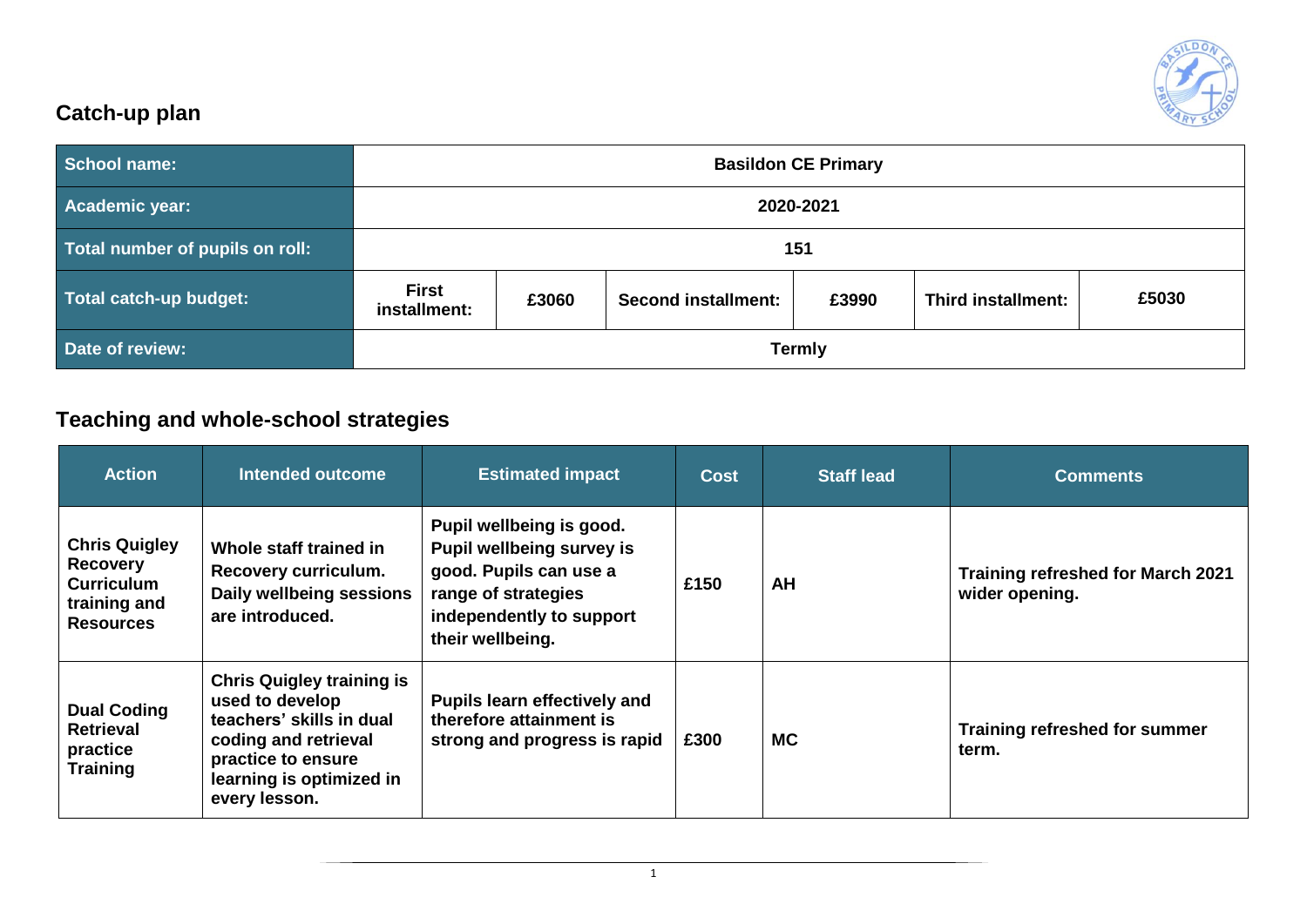| <b>PSHE</b><br><b>Resources</b>     | Children have the<br>opportunity to express<br>their thoughts, concerns<br>and worries through<br>journaling.           | Pupil wellbeing is good.<br>Pupil wellbeing survey is<br>good. Pupils can use a<br>range of strategies<br>independently to support<br>their wellbeing. | £57  | AH         |                                                        |
|-------------------------------------|-------------------------------------------------------------------------------------------------------------------------|--------------------------------------------------------------------------------------------------------------------------------------------------------|------|------------|--------------------------------------------------------|
| <b>Phonics</b><br><b>Resources</b>  | <b>Additional phonics</b><br>resources are used to<br>support phonics catch<br>up program.                              | <b>Attainment in phonics</b><br>screening test is above 90%<br>in 2020/2021/2022 testing.                                                              | £40  | ML         | Purchase of LPDS for small group<br>activity           |
| <b>Spelling</b><br><b>Resources</b> | Children have access to<br>spelling shed resourced<br>to support learning in<br>spelling both in school<br>and at home. | Progress in spelling is<br>strong                                                                                                                      | £125 | <b>LFS</b> | <b>Purchase of Spelling Shed to</b><br>bridge the gaps |
| <b>Total spend:</b>                 |                                                                                                                         |                                                                                                                                                        | £672 |            |                                                        |

# **Targeted support**

| <b>Action</b>                                 | <b>Intended outcome</b>                                                                       | <b>Estimated impact</b>                                                                                                         | <b>Cost</b> | <b>Staff lead</b> | <b>Comments</b>                                         |
|-----------------------------------------------|-----------------------------------------------------------------------------------------------|---------------------------------------------------------------------------------------------------------------------------------|-------------|-------------------|---------------------------------------------------------|
| <b>Small Group</b><br><b>Tuition Y6/5/3/2</b> | <b>Short daily targeted</b><br>sessions to pre-teach of<br>fill identified knowledge<br>gaps. | <b>Students who have fallen</b><br>behind their expected<br>attainment are back on track<br>by the end of the academic<br>year. | £4648       | <b>SLT</b>        | Actual/forecast salaries to end of<br><b>March 2021</b> |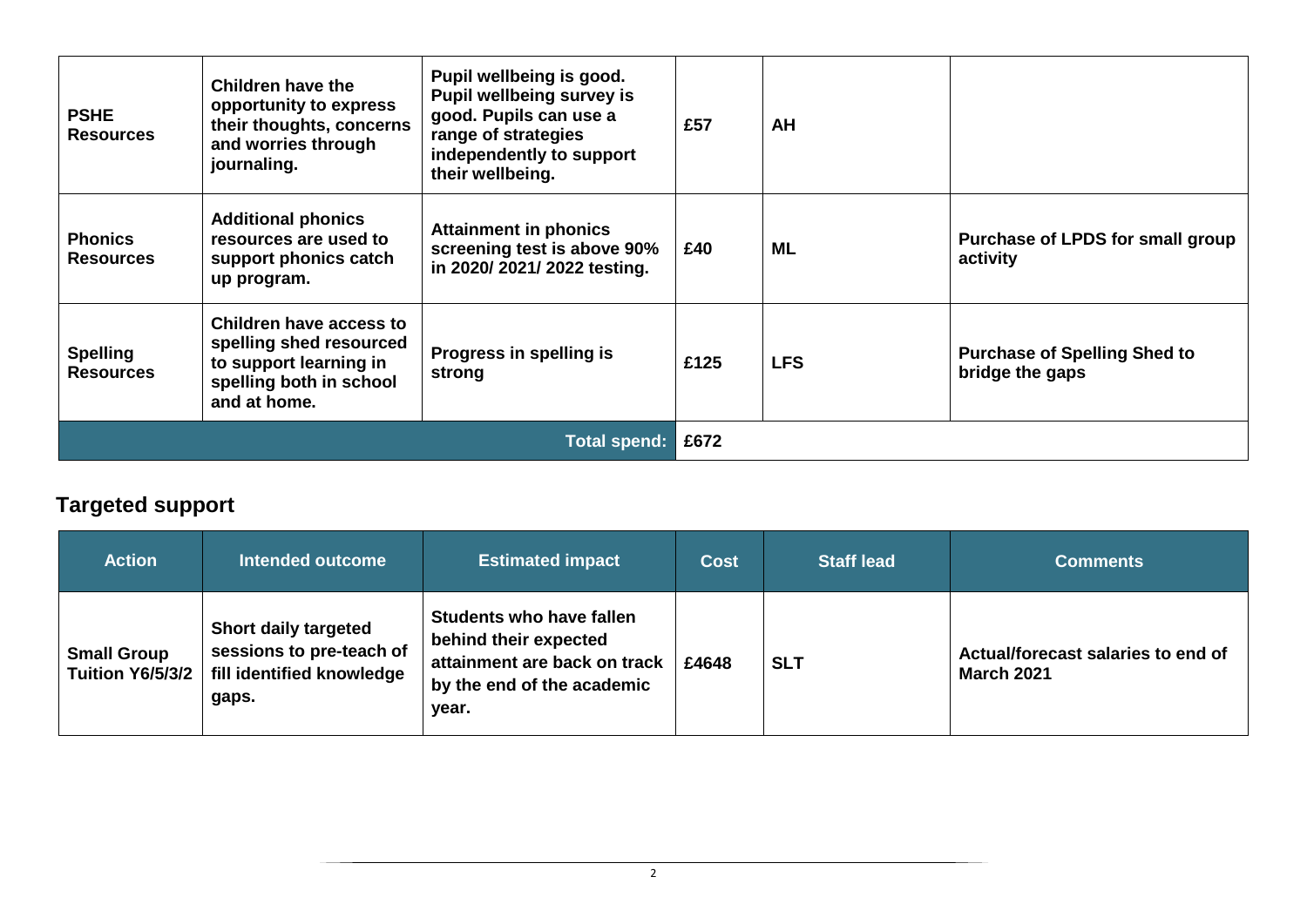| <b>Phonics Boost</b><br>Year 2                            | Daily phonics sessions<br>for y2 children at risk of<br>not passing phonics<br>screening in December<br>2020                         | Attain 90+% pass rate in<br>phonics screening.                                                                  | £150  | ML | Achieved 96% Passes screening. |
|-----------------------------------------------------------|--------------------------------------------------------------------------------------------------------------------------------------|-----------------------------------------------------------------------------------------------------------------|-------|----|--------------------------------|
| <b>EYFS</b><br>additional<br>transition<br><b>Support</b> | <b>Additional TA time in</b><br><b>EYFS to support</b><br>children settling into<br>school, with a specific<br>focus on PSED and PD. | % of GLD by the end of the<br>year is above national and at<br>least in line with school's<br>end of EYFS data. | £100  | ML |                                |
|                                                           |                                                                                                                                      |                                                                                                                 | £4898 |    |                                |

## **Wider strategies**

| <b>Action</b>                                                         | Intended outcome                                                                      | <b>Estimated impact</b>                                                                                                                                            | <b>Cost</b> | <b>Staff lead</b> | <b>Comments</b>                                                                                                                                                                         |
|-----------------------------------------------------------------------|---------------------------------------------------------------------------------------|--------------------------------------------------------------------------------------------------------------------------------------------------------------------|-------------|-------------------|-----------------------------------------------------------------------------------------------------------------------------------------------------------------------------------------|
| Google<br><b>Classroom</b><br><b>Training</b>                         | All teachers confident<br>in using Google<br>classroom to deliver<br>remote learning. | Teachers can deliver an<br>element of live lessons and<br>can use platform to set work<br>and communicate effectively<br>with students in the event of<br>closure. | £-          | <b>DD</b>         | Teachers follow up with students<br>in computing lessons to develop<br>their confidence in using Google<br>classroom to make sure any home<br>learning will be accessed<br>effectively. |
| <b>Therapeutic</b><br>thinking whole<br>staff refresher<br>with COVID | <b>School staff have</b><br>clear consistent<br>approach to<br>managing behavior      | <b>Standard of behavior are</b><br>consistently high<br>throughout children's<br>transition back into school.                                                      | £-          | <b>MC</b>         |                                                                                                                                                                                         |
|                                                                       |                                                                                       | <b>Total spend:</b>                                                                                                                                                | <b>£NIL</b> |                   |                                                                                                                                                                                         |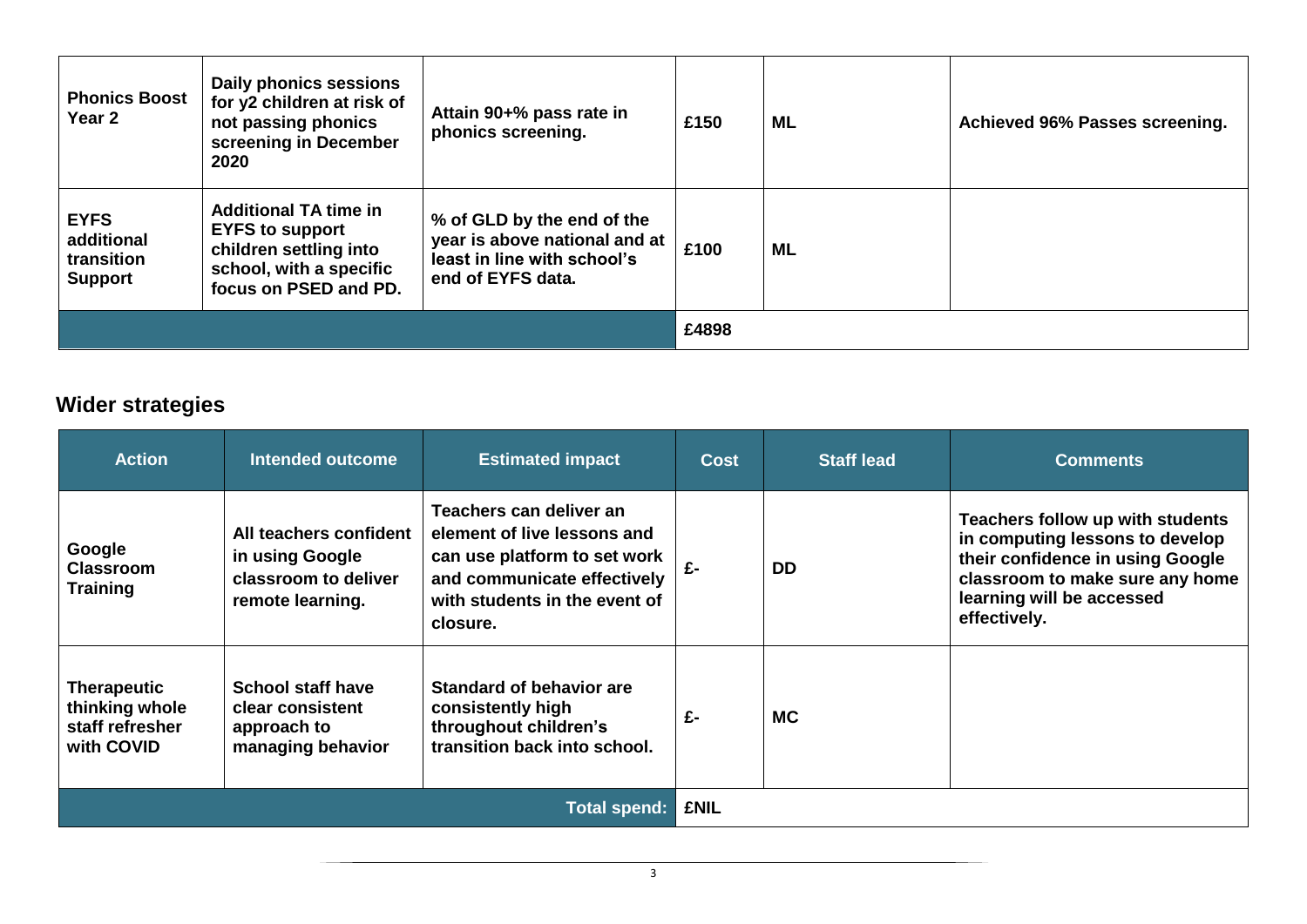### **Summary report**

### **What is the overall impact of spending?**

#### **Whole School Strategies**

**Recovery Curriculum:** Pupil wellbeing sessions are in place, pupils are becoming more able to identify and use strategies' to support them independently. Pupil wellbeing survey was positive, children overall felt well supported.

**Dual Coding and retrieval Practice:** Strategies are beginning to be implemented across the school, wider impact yet to be seen.

**PSHE Resources:** 

**Targeted Support:**

**Small Group Tuition:** Pupils report to feel more confident in lessons. Initial data shows children starting to make accelerated progress.

**Phonics Booster Sessions:** Exceeded phonics target. 96% pass rate with XXX children achieving high scores.

**EYFS Additional support:** After very low base line data EYFS are making accelerated progress especially in identified areas (PSED and PD) and are on track to meet end of year targets.

### **Wider Strategies**

Google classroom training: Teachers now feel more confident using Google classroom and have had the opportunity to develop their skills over the autumn term. Information about virtual learning has been shared with parents and submitting home learning over Google classroom has allowed for Beta testing.

**How will changes be communicated to parents and stakeholders?**

News letters End of term SDP Review

**Final comments**